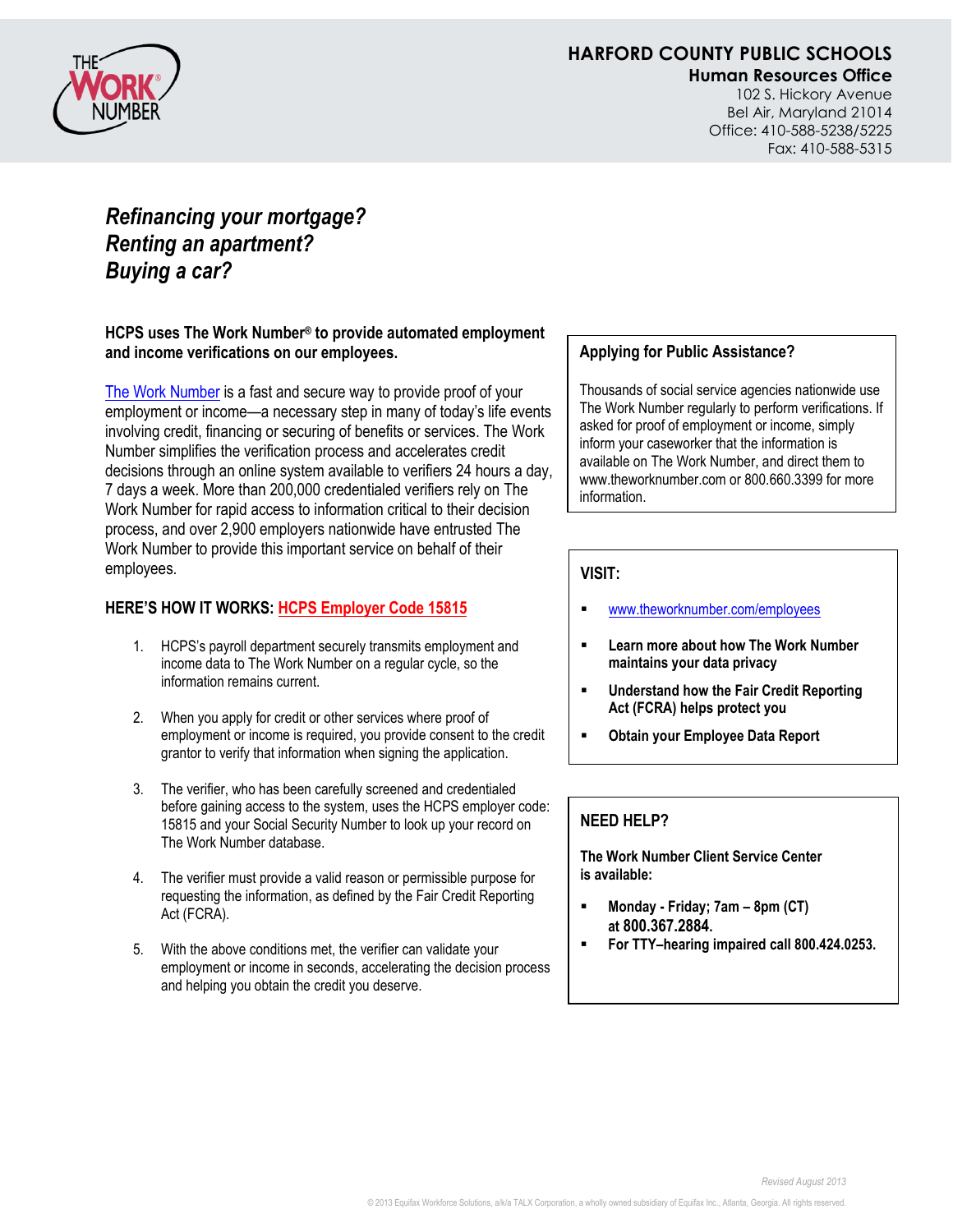

## *ACCESSING YOUR EMPLOYEE DATA REPORT AND CREATING SALARY KEYS HCPS EMPLOYER CODE: 15815*

The Work Number® is an automated service that accelerates credit decisions by providing verifiers—mortgage lenders, credit card companies, auto dealers and more—with proof of your employment or income, instantly and securely.

This document provides step-by-step instructions on how you can access The Work Number to perform two functions available to employees:

- a. View your free annual **Employee Data Report**, a record of your information contained on The Work Number database and a list of the verifiers who have accessed that information *- or-*
- b. Generate a **Salary Key**, a single-use, six-digit code that you can provide to a verifier as consent to access your income information. *Note: In most cases, your consent is provided at the point of application for a service—when you sign a loan application or similar agreement—and a Salary Key is not required, but if you are asked to provide one, the instructions below will show you how.*

|                                                                                                         | VERIFICATION SERVICES   Main Menu                                                                                                                                                                                                                                                                                                                                                                                                                                                                                                                 | Contact Us                                                                                                                                                                                                     |
|---------------------------------------------------------------------------------------------------------|---------------------------------------------------------------------------------------------------------------------------------------------------------------------------------------------------------------------------------------------------------------------------------------------------------------------------------------------------------------------------------------------------------------------------------------------------------------------------------------------------------------------------------------------------|----------------------------------------------------------------------------------------------------------------------------------------------------------------------------------------------------------------|
| <b>ACCESSING THE WORK NUMBER</b>                                                                        |                                                                                                                                                                                                                                                                                                                                                                                                                                                                                                                                                   | I want to $\boxed{\vee}$                                                                                                                                                                                       |
| LINK: www.theworknumber.com                                                                             | <b>Commercial Verifiers</b><br>I'm a Verifier<br>Do you need proof of employment or income to grant                                                                                                                                                                                                                                                                                                                                                                                                                                               | Social Service Verifiers<br>Are you a government agency<br>looking for employment and                                                                                                                          |
| Click the "I'm an Employee" tab<br>1.                                                                   | credit? Do you need proof of employment or income to<br>monitor your portfolio of loans? Do you want to check work<br>history for a job candidate?                                                                                                                                                                                                                                                                                                                                                                                                | Income to determine eligibility for<br>government assistance?                                                                                                                                                  |
| Click "Enter Site"                                                                                      | I'm an Employee<br>I'm an Employer                                                                                                                                                                                                                                                                                                                                                                                                                                                                                                                | Enter Site<br><b>Enter Site</b>                                                                                                                                                                                |
| 3.<br>Enter your employer's name or<br>code 15815; or, use the<br>"Find Employer Name" look-up feature) | I'm not sure<br>VERIFICATION SERVICES   Main Menu @                                                                                                                                                                                                                                                                                                                                                                                                                                                                                               | Contact Us<br>tons                                                                                                                                                                                             |
| Click "Log In"<br>4.<br><b>Privacy</b>                                                                  | Provide Verifiers Secure Access to Your<br>Employment and Income Information.<br>I'm a Verifier<br>Are you an employee whose employer has their records<br>on The Work Number? Are you needing to provide a<br>salary key to a verifier? Need to access webManager?<br>I'm an Employee<br>2<br><b>Enter Site</b><br>I'm an Employer<br>Home Employment Data Report Why The Work Number FCRA Help<br>3<br>Your personal information is protected.<br>With your consent your personal data can<br>be retreived only by credentialed verifiers.<br>4 | I want to [V]<br>Looking for your<br>$W-2?$<br><b>Learn Mo</b><br>and Conditions<br>Enter your Employer below.<br>Employer Name or Code:<br>Find employer name<br>Remember my ID on this<br>Computer<br>Log In |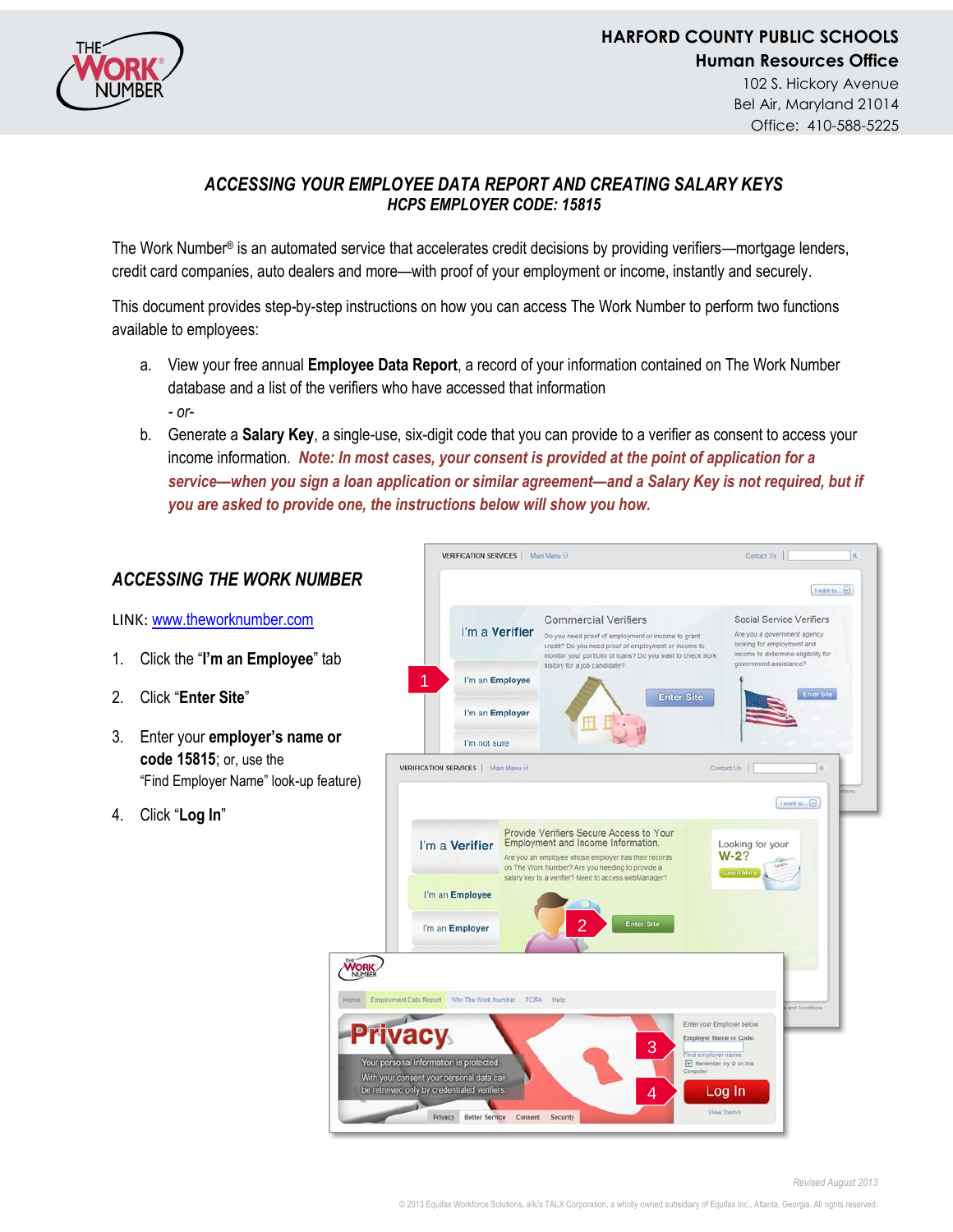# *ACCESSING THE WORK NUMBER (continued)*

### 5. Enter your **User ID**

*Note: If this is your first time accessing The Work Number, you will use a default User ID and PIN sequence established by your employer.*

### *HCPS employees*

*The default User ID and PIN scheme: ID: Social Security Number (9 digits, no dashes) PIN: Last 4 of SSN + 4 digit Birth Year*

- 6. Click "**Continue**"
- 7. Enter your **PIN**

*Note: If this is your first time accessing The Work Number, you will be guided through some additional, simple account setup steps. Our site protects your data privacy using a secure, Risk Based Authentication system similar to many banking and financial services sites.*

8. Click "**Log In**"

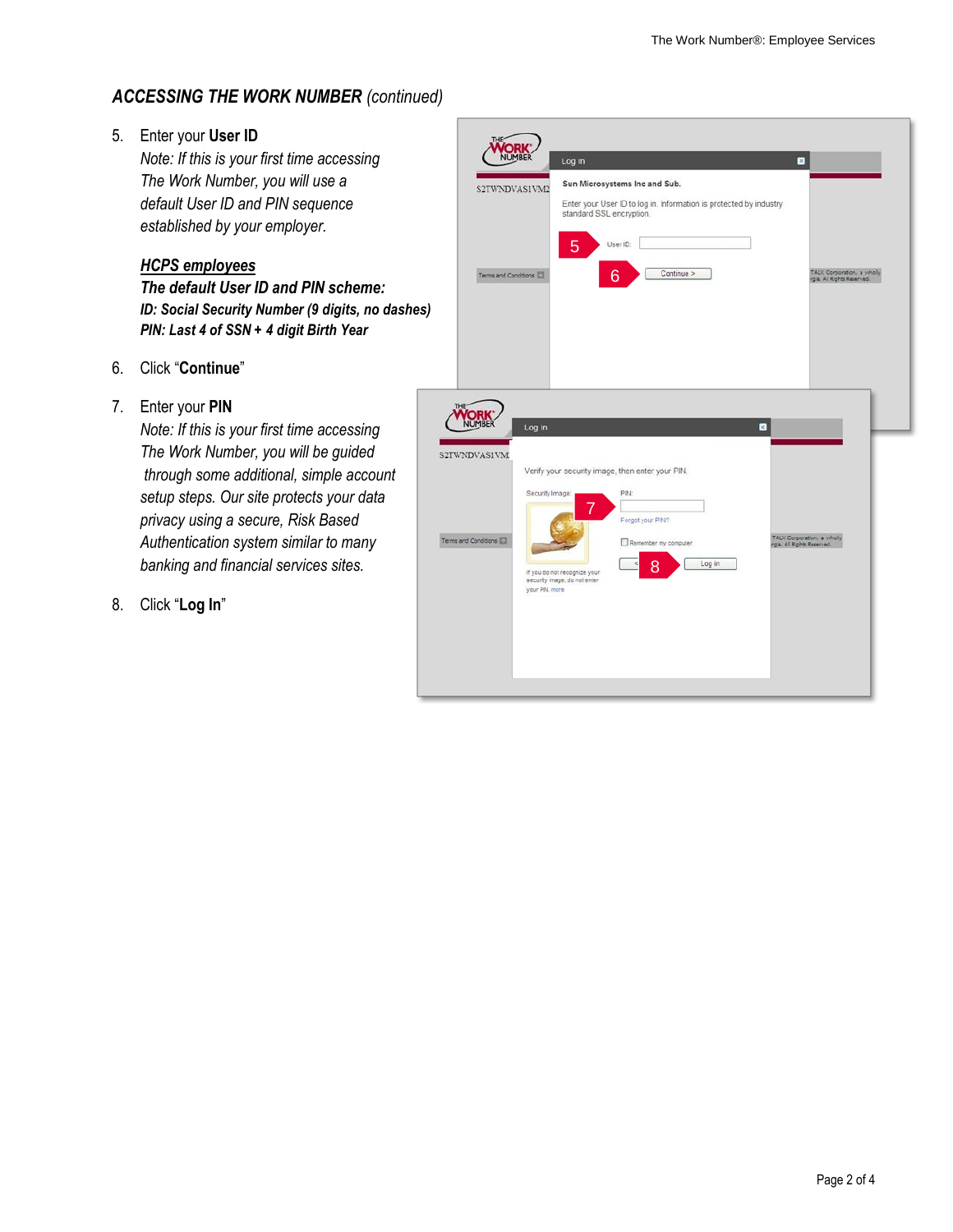## *ACCESSING YOUR EMPLOYEE DATA REPORT (EDR)*

- 1. Click "**Request Instant Online Report**"
- 2. Select the **state you are employed in**
- 3. Select a **reason for your request**
- 4. Select whether to **show your full SSN** on the report or mask it
- 5. Click "**Get Instant Online Report**"



### *EDR BY MAIL*

*Note: In some cases your EDR might not be available for online viewing. However, you can select the "Print Manual Request Form" option, complete the form, mail it to the address listed, and a paper copy of your EDR will be mailed to you within15 days of receipt and processing.*